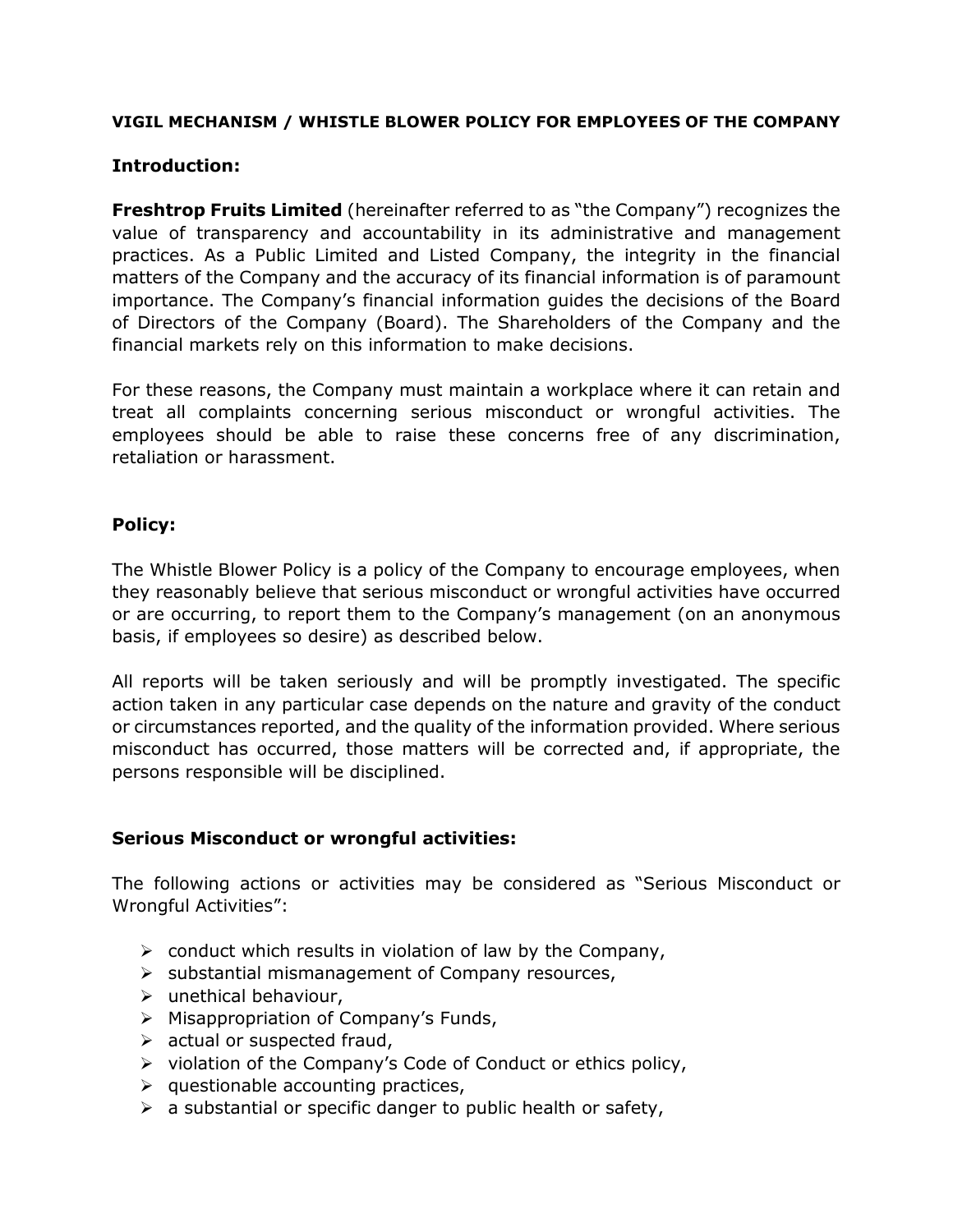- $\triangleright$  an abuse of authority,
- $\triangleright$  Internal accounting controls or auditing matters.
- $\triangleright$  Sexual Harassment

## Applicability:

This Whistle Blower policy is applicable to all employees, including full time consultants, retainers and job-work employees of the Company irrespective of any grade/category/designation/Gender.

## Reporting:

Any employee who has sufficient reasons to believe that any act of serious misconduct or wrongful activity has occurred or is occurring within the organization, he may immediately report the same to his immediate HOD or the HR Head or directly to the concern Managing Director of the Company, as he may desire.

While making aforesaid report of alleged misconduct, he must provide sufficient grounds or evidence, if any, in support of his report, to the satisfaction of the concerned HOD or Managing Director, as the case may be.

The said report of alleged misconduct may be made in any of the following manner:

- 1. By making an Oral Report,
- 2. By sending a writen report (on an anonymous basis, if employee so desire),
- 3. By sending email to his HOD or the concerned Managing Director

If, for any reason, the concerned employee does not feel comfortable in discussing the matter with either his HOD or HR Head or the concerned Managing Director, he may bring the matter to the attention of the Audit Committee of the Company.

## Timing:

It is imperative that the employee brings such type of the matters to the Company's attention promptly, so that Company can take proper actions against the same.

## Investigation:

All complaints under this policy will be promptly and thoroughly investigated, and all information disclosed during the course of the investigation will remain confidential, except as necessary to conduct the investigation and take any remedial action, in accordance with applicable law.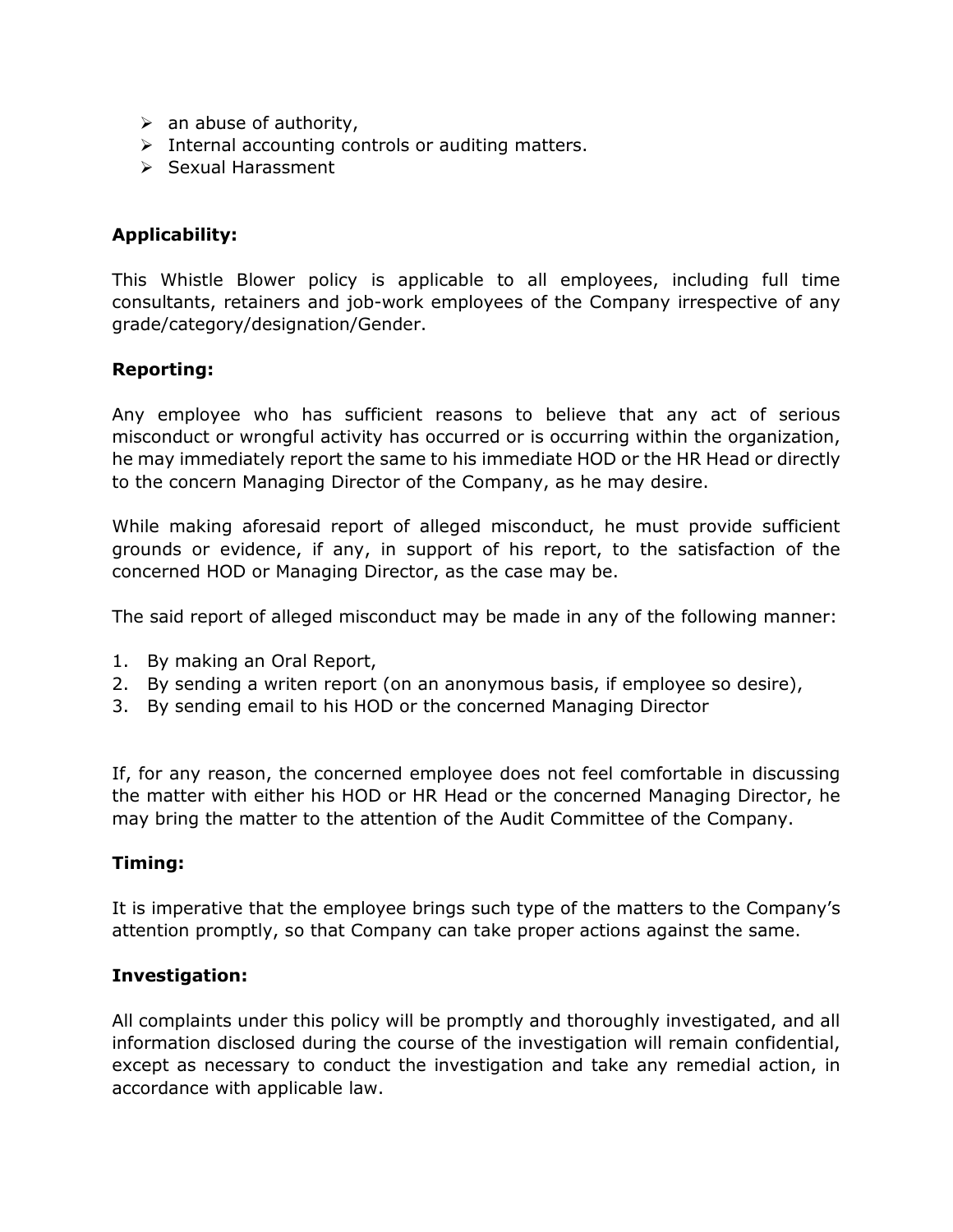All employees and supervisors have a duty to co-operate in the investigation of reports of such serious misconduct. In addition, an employee shall be subject to disciplinary action, including the termination of their employment, if the employee fails to co-operate in an investigation or hides any material information or deliberately provides false information during an investigation.

If, at the conclusion of its investigation, the Company determines that a violation of policy has occurred, the Company will take effective remedial action commensurate with the severity of the offence. This action may include disciplinary action against the accused party, upto and including termination. Reasonable and necessary steps will also be taken to prevent any further violations of policy.

# Discrimination, Retaliation or Harassment:

The Company strictly prohibits any discrimination, retaliation or harassment against any person who reports incidents of such serious misconduct, based on the person's reasonable belief that such misconduct occurred. The Company also strictly prohibits any discrimination, retaliation or harassment against any person who participates in an investigation of complaints about such serious misconduct.

Any complaint that any managers, supervisors, or employees are involved in discrimination, retaliation or harassment related to the reporting or investigation of serious misconduct, shall

be promptly and thoroughly investigated in accordance with the Company's investigation procedures. If a complaint of discrimination, retaliation or harassment is substantiated, appropriate disciplinary actions, up to and including discharge, will be taken.

# Retention of Documents:

All documents related to the reporting, investigation and enforcement of this policy, as a result of a report of serious misconduct, or of the discrimination, retaliation or harassment of an employee that made such a report, shall be kept in accordance with the Company's record retention policy and applicable law.

# Confidentiality:

The Company ensures that the information regarding the employee who has reported about the suspected misconduct will be kept confidential by the Company at any point of time. The Company further ensures that the information regarding employee who has participated in the investigation or provided material information during the course of investigation will be kept confidential by the Company, at any point of time.